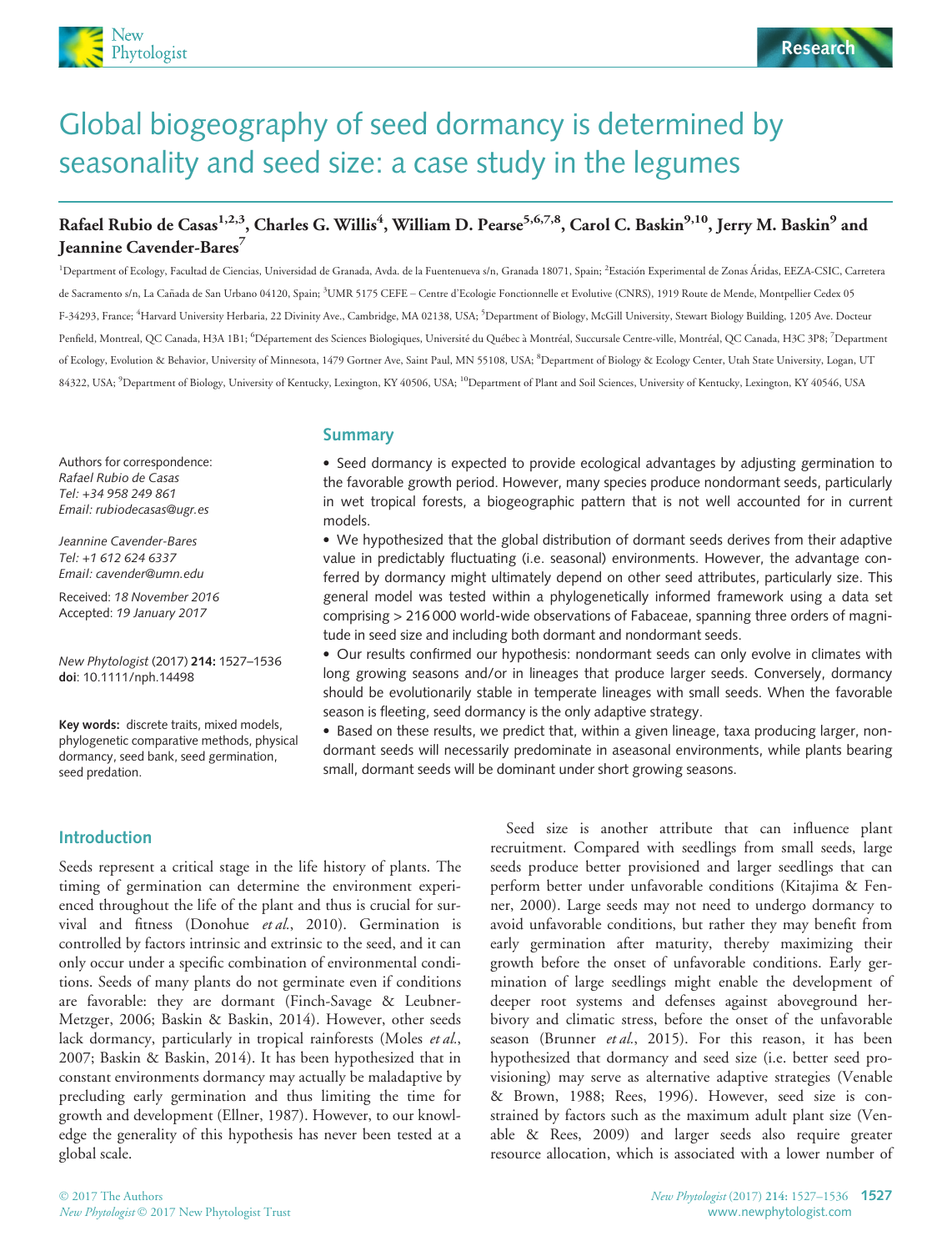seeds produced, and may lead to higher risk of predation (Gómez & Husband, 2004).

Thus, seed dormancy and size are expected to respond to selective forces in addition to climate. Seed predation, in particular, is expected to be an important selective factor (Janzen, 1971; Brown & Venable, 1991). Because seeds can only remain ungerminated in the soil if they are not eaten (i.e. the predation risk increases with time), Dalling et al. (2011) hypothesized that dormancy should depend on the likelihood of seed predation and that nondormancy might evolve as part of a predator avoidance strategy. All else being equal, the risk of predation is thought to be proportional to seed size because larger seeds are easier to detect and are more nutritious than smaller ones (Janzen, 1971; Gómez & Husband, 2004; Long et al., 2015). When the risk of predation of larger seeds is lower than that of smaller seeds, it is usually because size is positively correlated with defense mechanisms (Schutte et al., 2014). Assuming that the probability of survival in the soil is inversely proportional to seed size, Volis & Bohrer (2013) used mathematical modeling to explore the association between seed size and dormancy in annual plants. They predicted that under constantly unfavorable environments (in their case, deserts) large, nondormant seeds would be selected for, whereas in temporally unpredictable environments (e.g. semiarid ecosystems with high inter-annual variation in precipitation conditions) dormant seeds would be selected for, and their size would be dependent upon the likelihood of predation of large seeds. In other words, the adaptive value of dormancy might depend simultaneously on the variability of the environment and on the probability of survival of large seeds in the seedbank.

However, Volis & Bohrer's model, as well as most models of the adaptive value of seed dormancy and size, has focused on their roles as bet-hedging mechanisms for annual plants to cope with habitat unpredictability. Seed dormancy and size clearly provide bet-hedging by spreading the risk of survival to reproduction, which is adaptive under temporal stochastic environments, such as deserts or ruderal habitats (Pake & Venable, 1996; Childs et al., 2010; Metz et al., 2010; Rubio de Casas et al., 2015). Conversely, the linkage of seed dormancy and size to reliable fluctuations in environmental conditions (i.e. seasonality) has been largely unexplored, particularly in the case of perennials.

From a macroevolutionary perspective, seed dormancy and size tend to be largely conserved within major plant lineages (Moles et al., 2005; Willis et al., 2014). Additionally, there are broad biogeographic trends in the global latitudinal distribution of the two traits across latitudes. Specifically, seed dormancy tends to decrease and seed size to increase towards the equator (Moles & Westoby, 2003; Morin & Chuine, 2006; Baskin & Baskin, 2014). Other plant traits have been shown to follow a similar latitudinal trend as a result of seasonality. For example, leaf life span increases towards the equator and decreases towards the poles, as a consequence of changes in the length of the unfavorable season for plant growth (Reich et al., 1997). The dependence of leaf life span on the duration of the favorable season was modeled by Kikuzawa (1996). This approach provides a practical conceptual framework for considering how other traits, such as seed dormancy and size, respond to latitudinal variation in climate seasonality.

Dormancy can be hypothesized to be particularly adaptive in seasonal environments by preventing germination during short and unpredictable favorable periods outside of the growing season, such as a few warm days in winter or a short rainy spell in the dry season (Donohue et al., 2010). In the case of seed size, Moles & Westoby (2003) hypothesized that the length of the growing period might affect the maximum attainable seed mass for a given lineage in a given environment because longer growing seasons provide more time for carbon accumulation. Selection will thus be more likely to favor large seeds in tropical environments, where the high-energy period extends for all or most of the year. Longer growing seasons might simultaneously increase the benefits associated with early germination and enable the development of larger seeds. Although bet-hedging is undoubtedly important for the evolution of dormancy, here we posit that it is not only the predictability of the environment (or lack thereof) but also the length of the favorable season and the risk of predation that determine the adaptive value of seed dormancy and size.

Our working hypothesis (formalized in Supporting Information Methods S1) is that dormancy should be increasingly selected for under more seasonal environments to ensure that germination and early development occur during the window of favorable conditions, but that its adaptive value is contingent on seed size. In any given environment, larger seeds are predicted to be less dependent on dormancy because they produce more vigorous and robust seedlings than smaller seeds (Fig. S1).

To validate these predictions, we generated a large phylogenetically controlled data set of seed dormancy and size in the legume family (Fabaceae). With these data, we tested the association of seed dormancy and size with seasonality at a global scale, and investigated how seed size and seasonality have affected evolutionary transitions between dormancy and nondormancy. Lastly, based on our results, we put forward several general testable hypotheses about the evolutionary ecology of seed size and dormancy at a global scale.

# Materials and Methods

#### Data

We used the legume family (Fabaceae) as a case study. The legumes are a useful system in which to investigate large-scale plant diversity (Yahara et al., 2013) and, more particularly, to test our hypotheses given their global distribution and variation in seed size and dormancy state (Lewis et al., 2005; Baskin & Baskin, 2014). The Fabaceae include three subfamilies (Faboideae, Caesalpinioideae and Mimosoideae) that diversified relatively recently (Lavin et al., 2005) and encompass 730 extant genera and c. 19 400 species, c. 7% of all angiosperms (Stevens, 2001; Judd et al., 2016). The seed coat of many legume seeds includes a hard, water-impermeable palisade layer of cells that provides mechanical protection for the embryo (Baskin & Baskin, 2014). Additionally, legume seeds contain multiple alkaloids that protect them against predators (Wink & Mohamed, 2003). These defense traits are generally shared among close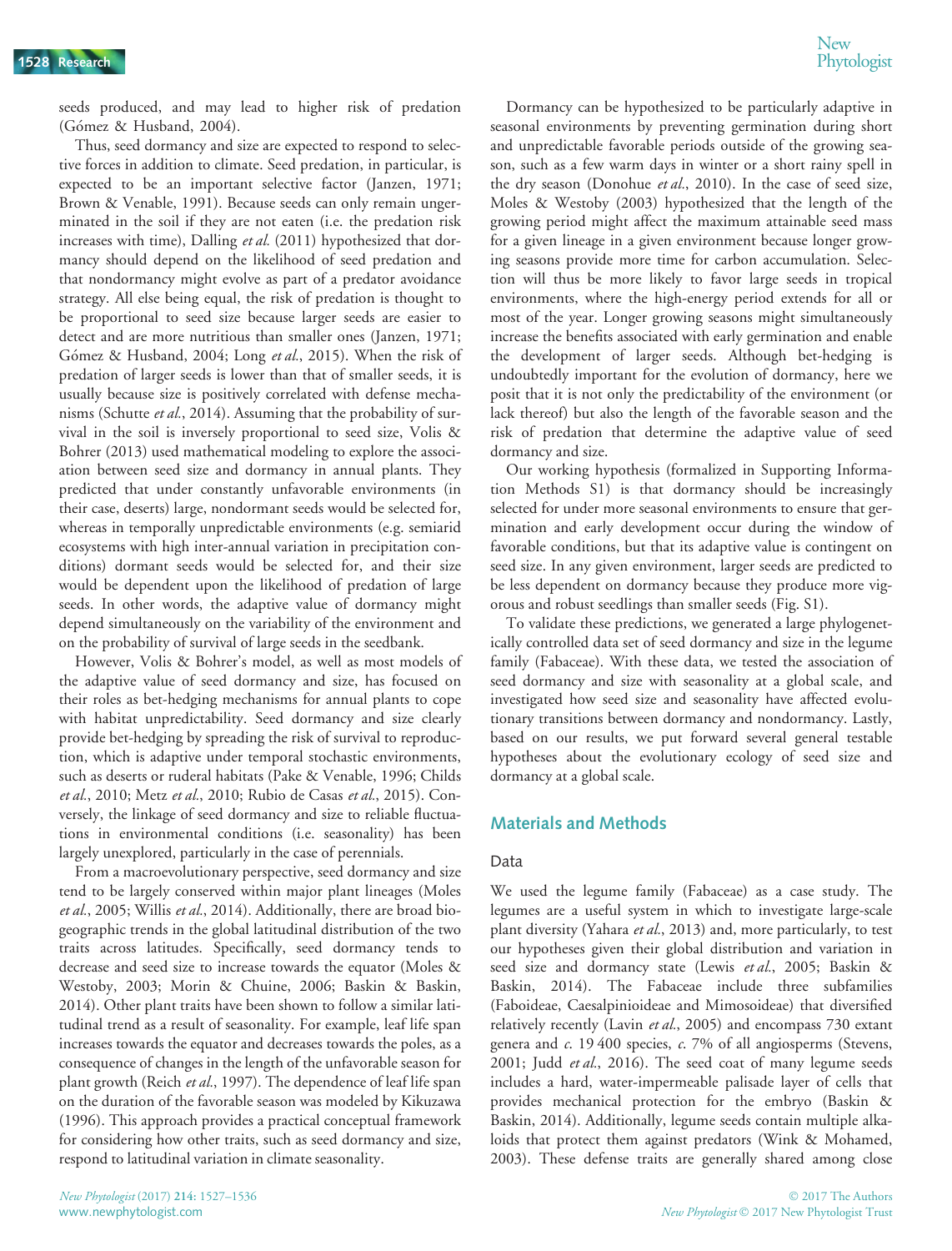relatives. Consequently, the differential survival of seeds of related taxa in the soil is probably attributable to differences in nondefensive traits such as size. Legumes are also predominantly perennial (trees and shrubs) which also minimizes the differences potentially caused by alternative life histories.

The source of our dormancy data was Baskin & Baskin (2014). This data set was compiled over the last several decades from several thousand published papers that represent a global distribution of species. The initial data set included information for 1529 Fabaceae species representing  $c$ . 50% of the recognized genera within the family. Of these species, 1406 are unambiguously classified as perennial and 111 are annuals. The results of the models fitted to the data did not seem to be qualitatively influenced by the inclusion of annual species in the data set, probably because there were so few annuals. Keeping both annuals and perennials should make our analyses more general, and we present only the results obtained with the full data set.

Based on the classification system of Baskin & Baskin (2004), there are three kinds (classes) of dormancy in the Fabaceae: physiological dormancy  $(PD)$  – that is, dormancy is broken by specific physiological responses to environmental cues, such as warm and/or cold temperatures, or by dry after-ripening; physical dormancy (PY) – where seeds are water-impermeable as a result of a water-impermeable palisade layer(s) of cells, and dormancy is broken in response to environmental cues (e.g. fluctuating temperatures) that cause a 'water gap' to open; and physiophysical dormancy  $(PY + PD)$  – dormancy is broken by a combination of physiological and physical environmental cues (Nikolaeva, 1967; Baskin & Baskin, 2004). Of these three dormancy classes, PY is predominant in Fabaceae, being present in > 75% of all species included in this study; 79% of those with Global Biodiversity Information Facility (GBIF) distribution data. In addition, we also recognized species as nondormant. Nondormant seeds lack primary dormancy at seed maturity and germinate under the widest range of conditions possible immediately after dispersal without any dormancy-breaking treatments (Baskin & Baskin, 2004, 2014). For this study, we treated all three kinds of dormancy as a single character state and compared 'dormant' (D) and 'nondormant' (ND) species. Our final data set contained 1291 dormant and 238 nondormant species.

Geo-referenced data were obtained from the GBIF database (v.2.0.3; January 2011). We compiled data only for species that were present in the dormancy data set and that had at least 20 accessions in the GBIF repository. This resulted in geo-spatial data for 532 species (485 D and 47 ND, representing 170 genera). Of these species, 475 were perennial and 57 were annual. Raw data were scrubbed for obvious mistakes (e.g. accessions recorded as occurring in the sea or for which the sign of the coordinates was inverted) both with automated scripts and by hand. The final, corrected data set included 216 600 records with a median of 415 records per species.

Seed mass, used as a proxy of total seed size, was obtained for all the species with dormancy data, principally from the Kew Gardens Seed Information Database (Royal Botanic Gardens Kew, 2012) and from the primary literature as needed. All seed size data analyses were natural log-transformed.

# Environmental conditions

We used the coordinates of GBIF accessions to estimate the geographic distribution and climatic conditions of each species. We quantified seasonality using three alternative metrics. First, we computed a unique measure of seasonality based on a principal components analysis (PCA) of a subset of bioclimatic variables from the WorldClim Global Climate Database [\(www.worldclim.](http://www.worldclim.org) [org](http://www.worldclim.org)). These variables were used because they capture different aspects of seasonal variation and included isothermality (WorldClim variable BIO3), temperature seasonality (BIO4), minimum temperature of the coldest month (BIO6), annual temperature range (BIO7), precipitation of the driest month (BIO14), precipitation seasonality (BIO15) and precipitation of the driest quarter (BIO17). Data for each variable were extracted based on species occurrence records and combined with a PCA, using the 'PRINCIPAL' function with 'VARIMAX' rotation in R v.2.15 (R Development Core Team, 2009). To control for artifacts associated with PC calculation, we also reduced environmental variation to two axes by means of a nonmetric multidimensional scaling (NMDS) of the median bioclimatic values for each species using the function 'metaMDS' of the VEGAN R package with Euclidean distances, 100 independent starts and a maximum number of iterations of 500. As additional seasonality metrics, we used two temperature-specific indices: growing-degree days (GDD) and frost day frequency (FDF). GDD was obtained from the Atlas of the Biosphere (<http://nelson.wisc.edu/sage/>; based on data from CRU TS 2.1; see below), which bases its estimates on the formula of New et al. (1999) with a 5°C base temperature. FDF was obtained from the Climatic Research Unit (CRU) of the University of East Anglia Global Climate Database (CGIAR-CSI CRU TS 2.1; Mitchell & Jones, 2005) and represents the average number of days in a year that experience frost.

# Phylogenetic construction

All models fitted to the data were corrected for the influence of co-ancestry in trait distribution by incorporating phylogenetic hypotheses of relatedness based on 650 bootstrap composite phylogenies. These phylogenies were constructed from an original set of 650 bootstrap phylogenies published by the Legume Phylogeny Working Group (LPWG) (The Legume Phylogeny Working Group, 2013). The LPWG phylogenies were based on a data set of three genes (matK, rbcL and ITS) for 1276 taxa and estimated using maximum likelihood (RAXML v.7.27; Stamatakis et al., 2008). For these 650 bootstrap trees, we estimated divergence times using penalized maximum likelihood in the program TREEPL (Smith & O'Meara, 2012), based on five fossil constraints taken from Lavin et al. (2005) and one previously estimated divergence date for the Fabaceae crown group (Bell *et al.*, 2010). To adapt these phylogenetic hypotheses to our data, we grafted the species present in our dormancy data set onto the revised backbone phylogenies. Species were grafted on at the generic level, with the crown age of the genus set as the node age of the most recent common ancestor. Taxa with dormancy data that were not present in the LPWG phylogeny were excluded.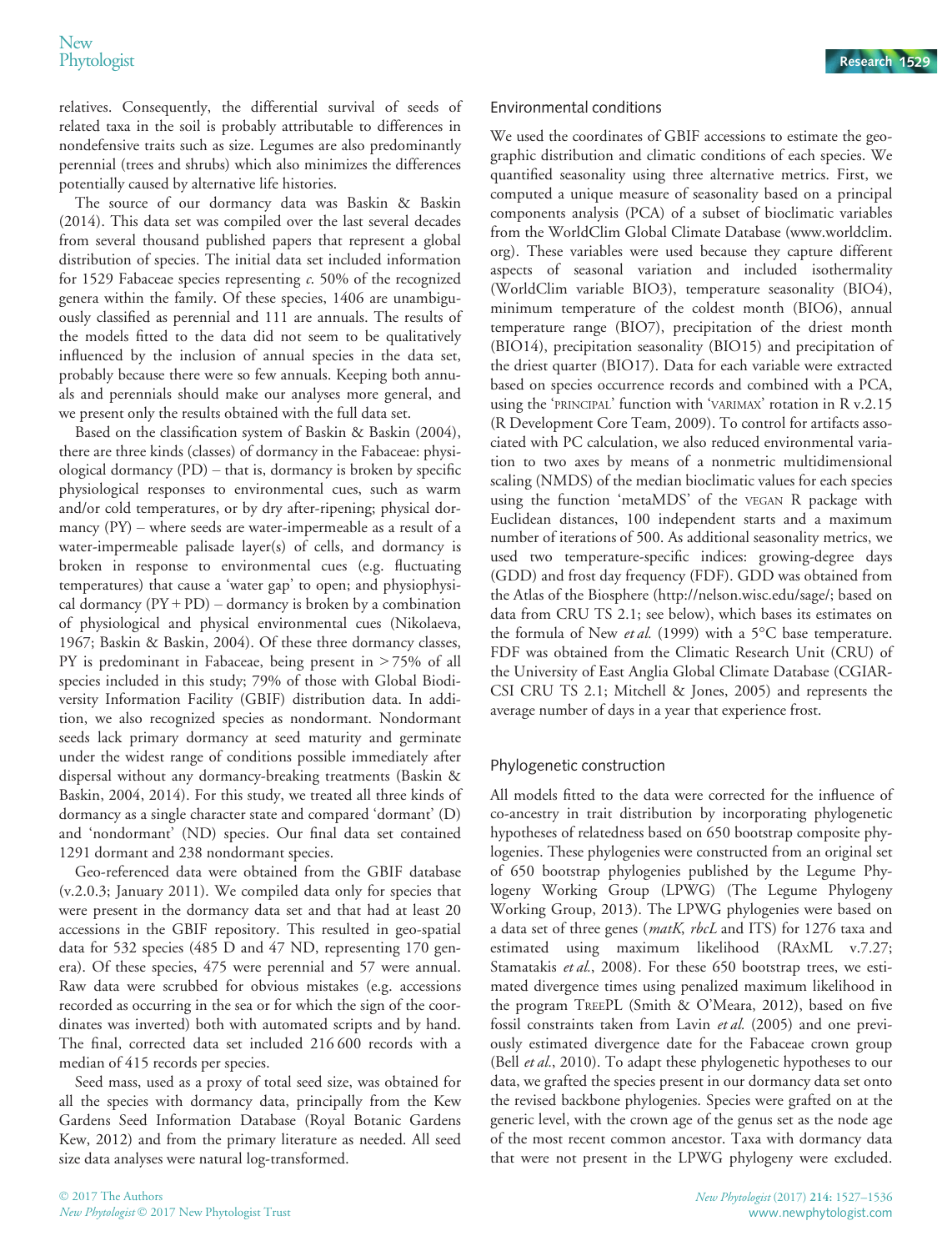We created two sets of composite phylogenies to address genera with multiple species. For the first set, genera with multiple species were left as polytomies. For the second set, these genera were randomly resolved as a bifurcating clade using the function 'RCOAL' in the R package APE v.3.2 (Paradis et al., 2004).

#### Association of seed dormancy and size with seasonality

To examine whether the distribution of seed dormancy is significantly associated with differences in seed size and the duration of the favorable season, we regressed seed dormancy against the environmental and life history data. As species' shared evolutionary history can bias estimates of trait correlations, all models were fitted controlling for phylogenetic nonindependence among species. Full models were of the form:

#### Dormancy  $\sim$  seasonality  $\times$  seed size | phylogeny

where dormancy was considered to be a logistic response variable (0: nondormant; 1: dormant), seasonality was estimated with either the axes of the PCA of bioclimatic variables, GDD or FFD, and seed size was the log of seed size of each species. Then, to estimate the relative effect of seasonality and seed size on dormancy, the full models were compared with univariate models incorporating only seasonality or seed size as the predictor of dormancy. A significant effect of either or both of the predictors can be taken as an indication of the adaptive value of dormancy; that is, dormancy has evolved in response to seed size and/or seasonality. We first fitted the data using a phylogenetic logistic model as implemented in the PHYLOLM R package (Tung Ho & Ane, 2014) using median size and seasonality estimates for each species. These logistic models were run over the 650 bootstrap replicates. We tried to approximate intraspecific variation in ecological conditions by fitting models incorporating variation in climatic variables at the population scale. For this analysis, we used MCMCGLMM (Hadfield, 2010), a Bayesian approach that accounts for nonindependence among species by including the phylogenetic relationships as a random variable. In all analyses, we used weakly informative Gelman priors (Gelman et al., 2008; Hadfield, 2010) and determined the number of iterations, thinning and the burn-in period using diagnostics in the CODA package (Plummer et al., 2006). Final analyses were run over the consensus tree of the 650 replicates using four chains of  $2 \times 10^6$  generations with a burn-in of  $2 \times 10^4$  and a thinning of 25. Parameter estimates were computed by combining the output of the four chains. In MCMCGLMM analyses, all 216 600 observations were used but phylogenetic autocorrelation was corrected for using a single phylogeny, whereas in PHYLOLM analyses we used the 650 trees but based the PCA only on the median values per species of the bioclimatic variables ( $n = 522$ ). The fit of the models to the data was estimated based on Akaike information criterion (AIC) (PHYLOLM) or deviance information criterion (DIC) (MCMCGLMM) values. In the latter case, we also evaluated the explanatory power of our models by computing the conditional  $R^2$  (i.e. the proportion of variance explained by both the fixed and random factors – the phylogeny) using the approach described in Nakagawa &

Schielzeth (2013) with code available at S. Nakagawa's website ([http://www.i-deel.org/\)](http://www.i-deel.org/) modified for MCMCGLMM output.

#### Evolutionary shifts between dormancy and nondormancy

Comparing the dormancy of extant species across environments while controlling for phylogeny is distinct from comparing the past environmental conditions under which dormancy or nondormancy evolved. If lack of dormancy is adaptive under specific combinations of environmental conditions and seed sizes, then it should have evolved not only in present-day habitats but also in the past, probably repeatedly, whenever the appropriate conditions were met (i.e. low seasonality and large seeds).

To analyze the evolution of shifts in dormancy in the Fabaceae, we developed a new technique that can identify associations between evolutionary shifts in dormancy states and the other variables across the phylogeny. In this analysis, we focused on the past environmental conditions associated with transitions between dormancy and nondormancy. First, we reconstructed the evolution of a reduced subset of dormancy categories (D and ND) using the stochastic character mapping approach (SIMMAP; Huelsenbeck et al., 2003; Bollback, 2006). We ran 1000 iterations of the MAKE.SIMMAP function in the R package PHYTOOLS (Revell, 2012). Second, we reconstructed seed size and environmental conditions throughout the phylogeny under Brownian motion (BM) using maximum likelihood (1000 iterations of the ANC.ML function in PHYTOOLS). Additionally, to control for the potential bias caused by the evolutionary model used to reconstruct traits, we repeated the analyses using Ohrstein–Uhlenbeck models considering that evolution might deviate from pure BM to attain a 'phenotypic optimum' (OU; Butler & King, 2004; Beaulieu et al., 2012). Finally, we calculated the number of times a shift between dormancy states was reconstructed across each branch of the phylogeny. Initially, the ancestral 'root' state was not coerced and we let SIMMAP determine the most likely state. Then, to control for the potential influence of the root state on shifts across the tree, the analyses were repeated forcing the root state to be either 'dormant' or 'nondormant'. We emphasize that these are analyses of *shifts* between dormancy states and not regression-like models of seed dormancy as a function of seed size and climate accounting for phylogenetic nonindependence, as in the PHYLOLM and MCMCGLMM models described earlier. All analyses were run across all 650 bootstrap trees.

# **Results**

# Global distribution of seed size, dormancy and seasonality

The distribution of the legume seed dormancy and size data at a global scale is shown in Fig. 1. Dormancy is more prevalent in the temperate zones. Seed size also exhibited a latitudinal distribution; species with the largest seeds were concentrated in the lower latitudes. As expected, environmental variables used to approximate seasonality also followed a latitudinal pattern. GDD had a clear maximum in the tropical region, between 20°N and 25°S, which is also largely frost-free (Fig. 1). The results of the PCA of bioclimatic variables are shown in Table 1. According to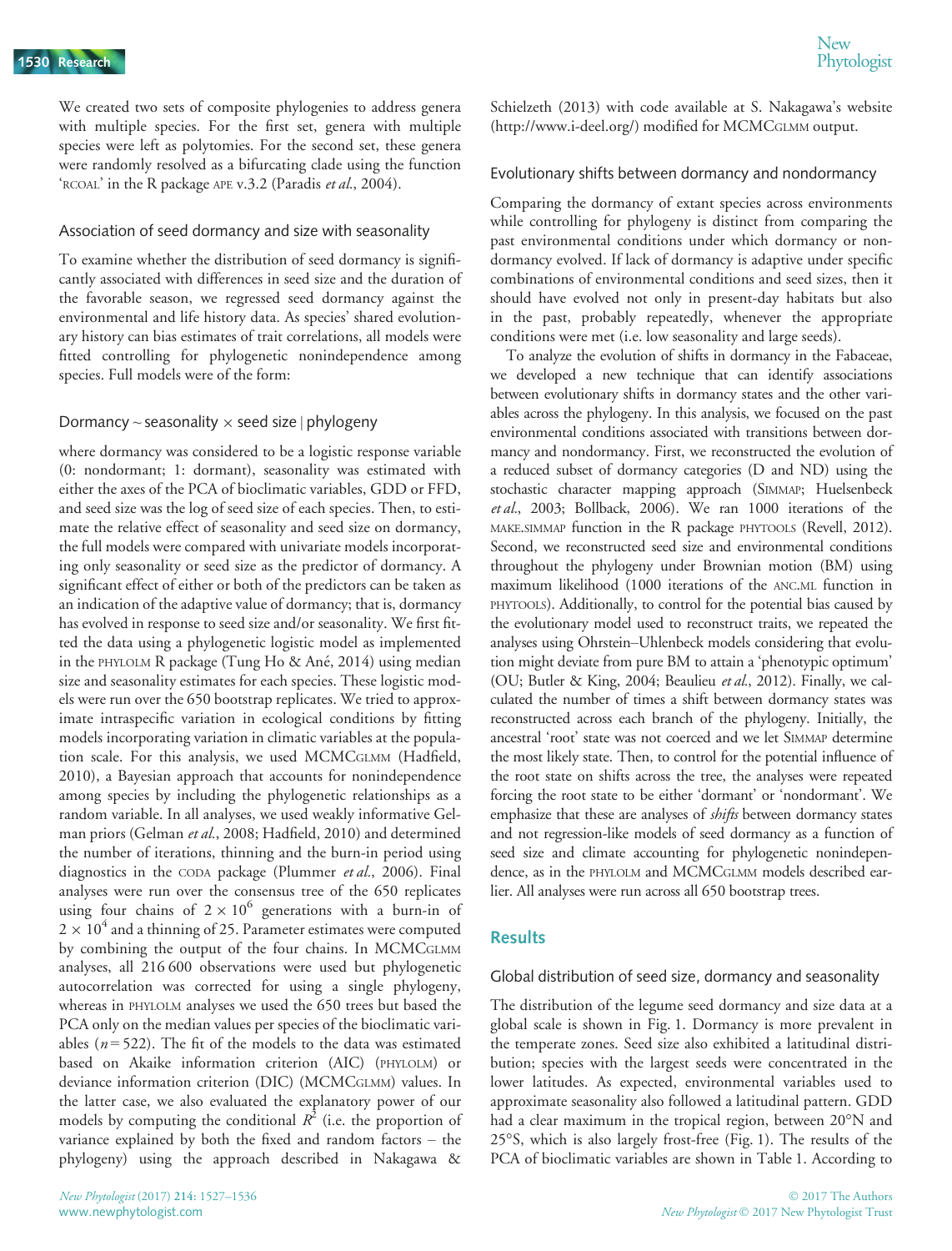

 2017 The Authors New Phytologist © 2017 New Phytologist Trust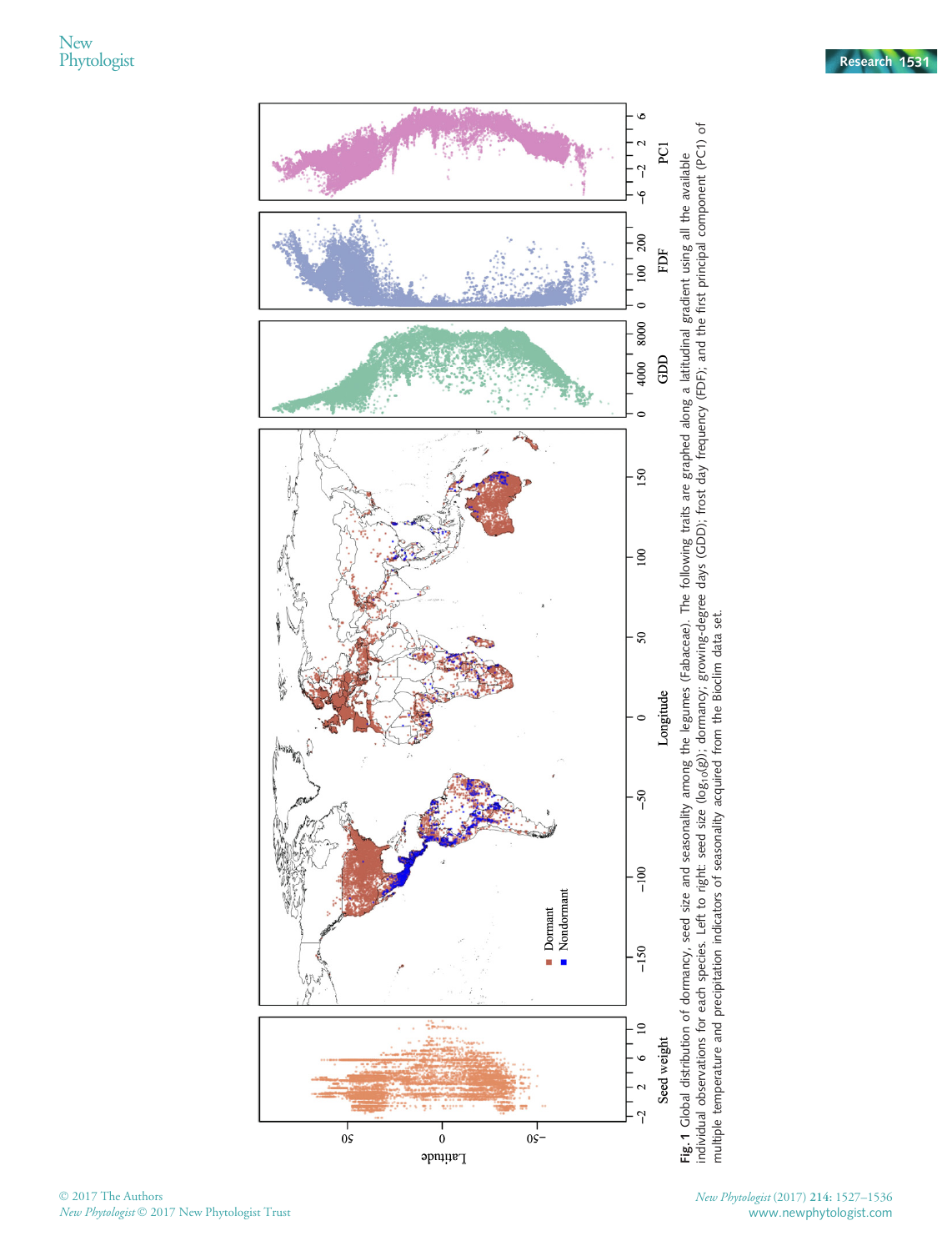|           | <b>Table 1</b> Results of the principal components analysis (PCA) of bioclimatic |  |
|-----------|----------------------------------------------------------------------------------|--|
| variables |                                                                                  |  |

|                   | Full data set |                       | Median values |                       |  |  |  |
|-------------------|---------------|-----------------------|---------------|-----------------------|--|--|--|
| Variable          | PC1 49.0%     | PC <sub>2</sub> 37.2% | PC1 55.8%     | PC <sub>2</sub> 36.4% |  |  |  |
| BIO <sub>3</sub>  | 0.470         |                       | 0.475         |                       |  |  |  |
| BIO <sub>4</sub>  | $-0.449$      | $-0.317$              | $-0.498$      |                       |  |  |  |
| <b>BIO6</b>       | 0.493         | 0.130                 | 0.485         |                       |  |  |  |
| BIO <sub>7</sub>  | $-0.259$      | $-0.463$              | $-0.483$      |                       |  |  |  |
| <b>BIO14</b>      | $-0.241$      | 0.528                 | 0.125         | $-0.592$              |  |  |  |
| <b>BIO15</b>      | 0.400         | $-0.310$              | 0.148         | 0.535                 |  |  |  |
| BIO <sub>17</sub> | $-0.221$      | 0.534                 | 0.146         | $-0.586$              |  |  |  |
|                   |               |                       |               |                       |  |  |  |

Values indicate the loadings on the first two axes of each of the variables included in the analyses. These were the only axes found to have eigenvalues > 1. The percentage of variance absorbed by each axis is indicated below its name. BIO3, isothermality; BIO4, temperature seasonality; BIO6, minimum temperature of the coldest month; BIO7, annual temperature range; BIO14, precipitation of the driest month; BIO15, precipitation seasonality; BIO17, precipitation of the driest quarter.

these analyses, the first two axes had eigenvalues  $>1$  and explained > 86% of the total variance (49% PC1 and 33% PC2; Table 1; Fig. 1). Therefore, we decided to use PC1 as a multidimensional proxy of seasonality. This variable also had a clear latitudinal pattern, with maximum values around the equator and minimum values at high latitudes. Nevertheless, PC1 displayed more variation than the other seasonality metrics, with higher values in equivalent latitudes for locations that have less extreme seasons (e.g. PC1 values were higher for Europe than for North America). PC1 was probably more nuanced than GDD or FDF because it incorporated variation in both temperature and precipitation. Variables that contributed the most to this axis were minimum temperature of the coldest month (BIO6), isothermality (BIO3), temperature seasonality (BIO4) and precipitation seasonality (BIO15; Table 1). The PCA of median species values resulted in two axes with eigenvalues > 1 which explained > 91% of the variance (Table 1). The first axis explained 55% of the variance and was determined primarily by the temperature variables, while the second axis (36%) was determined exclusively by the precipitation variables (Table 1). The results of the other technique used to reduce the dimensionality of our data (NMDS) yielded very similar results to those of PCA. The first score also exhibited a clear latitudinal pattern closely related to that of PC1  $(R^2 > 97\%; Fig. S2).$ 

#### Seed dormancy dependence on seasonality and seed size

The simple mathematical model presented in Methods S1 predicted a fitness increase associated with dormancy as the length of the favorable season decreased. The length of the favorable season at which dormant and nondormant strategies were equivalent (i.e. the adaptive equilibrium) depended on seed size. In general, larger seeds were less dependent on dormancy (Methods S1; Table S1; Fig. S1). Our empirical results supported these findings. The global biogeographic distribution of seed traits and the associated environmental variables were strongly correlated (Fig. 1; Table 2). Although this pattern could be observed across the phylogeny (Fig. S3), this association appeared not to be

Table 2 Results from the maximum likelihood analysis of seed dormancy controlling for phylogeny in the legumes

|                 | Intercept |           | $Log10$ (seed mass) |           | Seasonality |          | Interaction |           |       |          |           |          |          |            |
|-----------------|-----------|-----------|---------------------|-----------|-------------|----------|-------------|-----------|-------|----------|-----------|----------|----------|------------|
|                 | Est.      | <b>SE</b> | P                   | Est.      | <b>SE</b>   | P        | Est.        | <b>SE</b> | P     | Est.     | <b>SE</b> | P        | $\alpha$ | <b>AIC</b> |
| <b>FDF</b>      |           |           |                     |           |             |          |             |           |       |          |           |          |          |            |
| Mean            | 2.045     | 0.977     | 0.036               | $-0.403$  | 0.278       | 0.147    | 0.822       | 0.320     | 0.010 | $-0.323$ | 0.123     | 0.009    | 0.017    | 209.531    |
| <b>SD</b>       | 0.007     | 0.002     | 0.001               | 0.002     | 0.001       | 0.001    | 0.004       | 0.001     | 0.000 | 0.002    | 0.000     | < 0.0001 | 0.000    | 0.372      |
| <b>GDD</b>      |           |           |                     |           |             |          |             |           |       |          |           |          |          |            |
| Mean            | 12.748    | 42.744    | 0.003               | $-43.453$ | 16.805      | 0.010    | $-0.001$    | 0.001     | 0.013 | 0.001    | 0.000     | 0.026    | 0.013    | 215.725    |
| <b>SD</b>       | 0.000     | 0.003     | 0.000               | 0.000     | 0.001       | < 0.0001 | 0.000       | 0.000     | 0.000 | 0.000    | 0.000     | < 0.0001 | 0.000    | 0.372      |
| PC <sub>1</sub> |           |           |                     |           |             |          |             |           |       |          |           |          |          |            |
| Mean            | 6.526     | 1.713     | 0.000               | $-2.136$  | 0.584       | < 0.0001 | $-1.685$    | 0.494     | 0.001 | 0.611    | 0.187     | 0.001    | 0.018    | 199.873    |
| <b>SD</b>       | 0.302     | 0.243     | 0.000               | 0.163     | 0.061       | < 0.0001 | 0.150       | 0.046     | 0.000 | 0.065    | 0.016     | < 0.0001 | 0.006    | 0.372      |
| Seed mass alone |           |           |                     |           |             |          |             |           |       |          |           |          |          |            |
| Mean            | 3.992     | 0.686     | 0.000               | $-0.980$  | 0.212       | < 0.0001 |             |           |       |          |           |          | 0.033    | 215.724    |
| <b>SD</b>       | 0.011     | 0.009     | 0.000               | 0.003     | 0.001       | < 0.0001 |             |           |       |          |           |          | 0.001    | 0.381      |

Four model types are presented in the table. The first four model the likelihood of seed dormancy across Fabaceae species as a function of the interaction between log<sub>10</sub>(seed mass) and four metrics of seasonal variation in environmental conditions (frost day frequency (FDF), growing degree days (GDD), and principal component 1 (PC1) and nonmetric multidimensional scaling 1 (NMDS1) of WorldClim environmental data. The fifth models seed dormancy as a function of seed mass alone. Each model was fitted across 650 bootstrap phylogenies to control for phylogenetic uncertainty; we therefore present, for each model type, both the mean estimate (first row) and SD (second row) for each explanatory variable's estimate (Est.), SE, and P-value (P) across the bootstraps. Finally, we also present the estimate of  $\alpha$ , which measures the degree of phylogenetic correlation in the data (Tung Ho & Ané, 2014), and the fit of the models to the data estimated by the Akaike information criterion corrected for finite sample sizes (AIC). The results provide strong evidence for an interactive effect of seed mass and environment: in all cases the interactions between environmental conditions and seed size were significant. In keeping with our Bayesian modeling results (see Table 3), however, these results do suggest that seed mass alone also has strong explanatory power. The models containing seed mass alone have AIC values comparable to, but still greater than, those of the other models (indicating comparable model support), and their AIC values are are lower than those of models containing environmental data alone (see Supporting Information Table S2).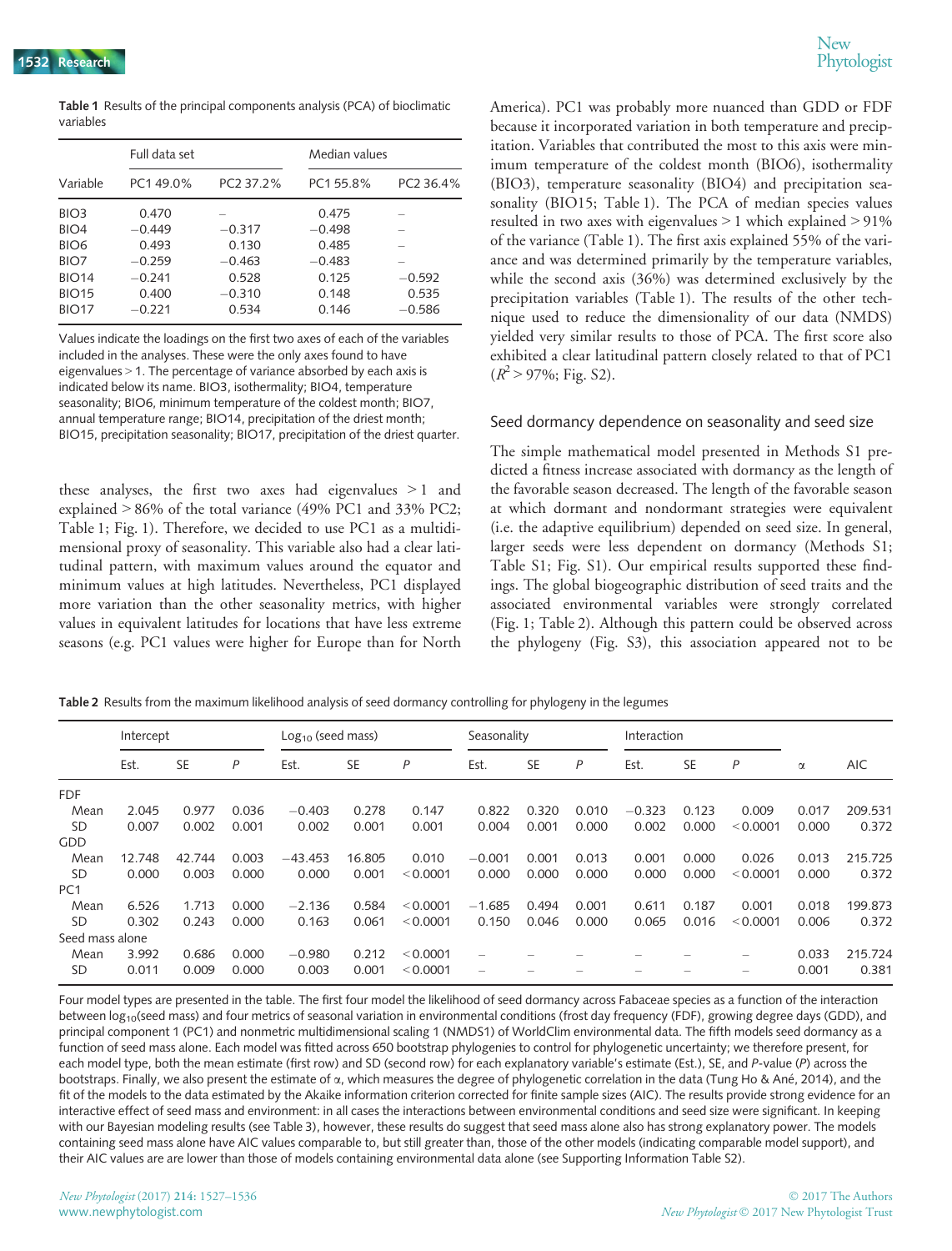affected by phylogenetic nonindependence. The results obtained with maximum likelihood (ML) using a single (median) value of the seasonality estimates per species showed that seed dormancy is determined by the interaction between seed size and seasonality. These variables were highly significant in the full models (i.e. models incorporating both terms as predictors). Moreover, including seasonality and seed size improved the fit of the models to the data, as indicated by the lower AIC values (Table 2). The results provide strong evidence for an interactive effect of seed size and environment: in all cases the interactions between environmental conditions and seed size were significant. However, these results do suggest that seed size alone also has strong explanatory power. The models containing seed size alone have AIC values close to those of the other models (indicating comparable model support; Table S2). The Bayesian mixed models incorporating intraspecific variation in environmental conditions fitted with MCMCGLMM were also congruent with our forecasts and broadly agreed with our ML results (Table 3). All models exhibited high explanatory power (conditional  $R^2 > 0.8$ ), although in this case one of the seasonality estimates was nonsignificant when accounting for seed size (FDF; Table 3). Moreover, the full models including FDF and PC1 as well as seed size had a worse fit to the data than the univariate model including only seed size as indicated by the DIC. The other seasonality estimate, GDD, seemed to have more explanatory power and was significant both alone and in interaction with seed size. Nevertheless, the fit to the data of the model including both GDD and seed size was only marginally better than that of the seed size univariate model (Table 3). Taken together, these results appear to indicate that, although both environmental conditions and seed size are needed for a proper explanation of the distribution of seed dormancy, seed size is a better predictor of dormancy than seasonality.

# Transitions between dormancy and nondormancy in the evolution of the Fabaceae

Inference of evolutionary transitions towards nondormancy supported the hypothesis that both the environment and seed size influence the evolution of nondormancy. Reconstructed estimates of seed size and GDD were consistent with a high likelihood of evolution towards nondormancy only in larger seeds exposed to longer favorable seasons. Moreover, no transition towards nondormancy was reconstructed with a seed size  $\leq 1$  log<sub>(g)</sub> or with  $\leq 4000$  GDD (Fig. 2). This result did not seem to be affected by the evolutionary model considered or by uncertainty in the root state. All analyses gave the same results, regardless of whether trait evolution was modeled following a BM or OU process and independently of the root state (Fig. S4). This reinforces the results of our regression models, and shows that the evolution of seed dormancy is contingent on the characteristics of the environment but also on seed size.

# **Discussion**

Our results support the working hypothesis that seed dormancy is adaptive in seasonal environments. However, whether dormancy or nondormancy is favored by selection depends ultimately on seed size. Under certain conditions (i.e. when survival in the soil is not a function of seed size), dormancy and size might constitute alternative strategies to adapt to seasonality. The phenological tuning provided by dormancy might be compensated for by the postgermination vigor of seedlings coming from larger seeds. However, our results also indicate an environmental limit to this trade-off: where the growing season is particularly short, dormancy is always favored regardless of seed size.

Posterior mean  $95\%$  CI  $R^2$  95% CI Effective samples pMCMC DIC PC1 of Bioclim vars. 0.926 1.592; 0.419 0.746 0.486; 0.960 1723 < 0.0001 209.29  $-2.073$   $-3.452, -0.809$   $1456.9$   $< 0.0001$   $-$ FDF  $8.4 \times 10^{-4}$   $3.0 \times 10^{-4}$ ;  $1.3 \times 10^{-3}$ <br> $8.3 \times 10^{-4}$   $-1.0 \times 10^{-4}$ ;  $1.8 \times 10^{-3}$ 0.839 0.685; 0.965 2094 <0.0001 220.58  $8.3 \times 10^{-4}$   $-1.0 \times 10^{-4}$ ;  $1.8 \times 10^{-3}$   $-$  2133 0.061  $-$ GDD  $-9 \times 10^{-3}$   $-0.021$ ;  $-1.5 \times 10^{-4}$  0.832 0.587; 0.993 3638.2 0.035 194.52<br> $-1.5 \times 10^{-3}$   $-2.8 \times 10^{-3}$ ;  $-2.3 \times 10^{-3}$   $-$  3748 0.01  $-1.5 \times 10^{-3}$   $-2.8 \times 10^{-3}$ ;  $-2.8 \times 10^{-3}$ ;  $-1.554$ ;  $-0.433$  $-2.8 \times 10^{-3}$ ;  $-2.3 \times 10^{-3}$   $-$  3748 0.01 –<br>-1.554;  $-0.433$  0.802 0.575; 0.968 1174 < 0.0001 191.05 Log(seed size) 0.937 1.554; 0.433 0.802 0.575; 0.968 1174 < 0.0001 191.05 PC1 9 seed size 0.293 0.081; 0.526 0.871 0.729; 0.976 2139.5 0.005 191.16 FDF  $\times$  seed size  $-2.47 \times 10^{-5}$ <br>GDD  $\times$  seed size  $2.49 \times 10^{-4}$  $-2.4 \times 10^{-4}$ ;  $1.9 \times 10^{-4}$ <br>  $-1.4 \times 10^{-5}$ ;  $5.3 \times 10^{-4}$ <br>  $0.876$ <br>
0.720; 0.981<br>
0.135<br>
0.055<br>
186.72  $GDD \times$  seed size  $-1.4 \times 10^{-5}$ ; 5.3  $\times 10^{-4}$  0.876 0.720; 0.981 5135 0.055 186.72

Table 3 Results from the logistic regressions controlling for phylogeny considering the variation in seasonality across species ranges

The table displays the coefficients of fixed factors of the Bayesian mixed-models fit with MCMCGLMM incorporating intraspecific variation in climatic conditions and controlling for phylogenetic autocorrelation within the Fabaceae by including the consensus phylogeny as a random factor in the model. The variables used are seed size (log<sub>10</sub> of seed mass, g), dormancy assignment (dormant/nondormant) based on Baskin & Baskin (2014) and environmental heterogeneity estimates obtained from principal component 1 (PC1) of the bioclimatic data, the average yearly frequency of frost days (FDF) and average yearly number of growth degree days (GDD). See text, Table 1 and Fig. 1 for details. The first row for each variable corresponds to the results of the univariate model including only that variable as an independent predictor, while the second row shows the results for the full model including each variable, seed size and their interaction. Seed size had a highly significant effect in every model. PC1: first axis of the PCA of the Bioclim variables considered to best approximate seasonality (see text for details).  $R^2$ , conditional  $R^2$  computed based on the methods described by Nakagawa & Schielzeth (2013); DIC, deviance information criterion, an estimate of the goodness of fit of each model. A difference of more than five units in DIC can be seen as substantial (Spiegelhalter et al., 2002).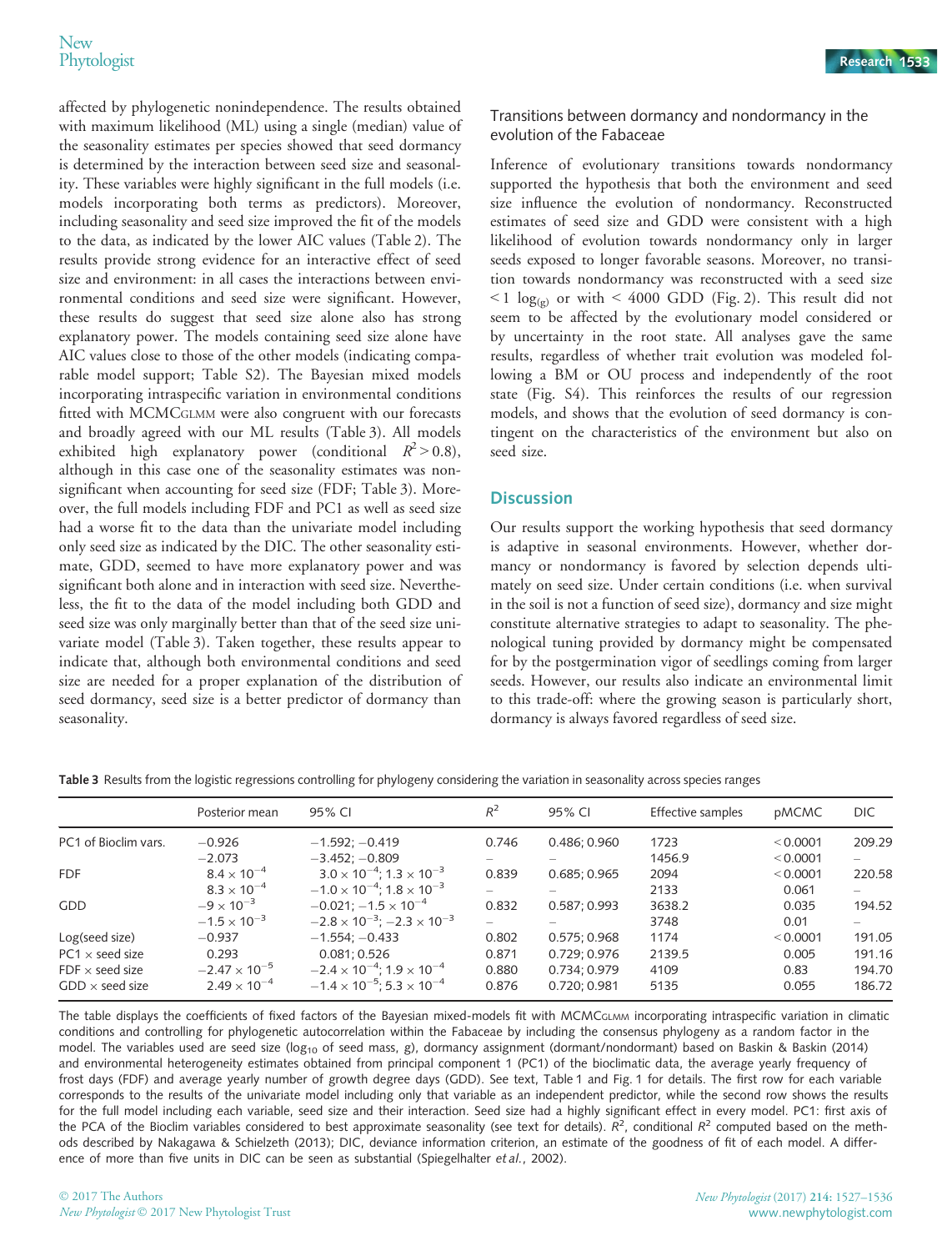

Fig. 2 Evolutionary transitions towards nondormancy across the Fabaceae. The plot is of the average reconstructed probability of transition towards nondormancy, growing degree-days and seed size across all 650 bootstrap phylogenies. The colors of the points represent the probability that a node is nondormant; the more red the point the more likely ( $n = 650$ bootstraps  $\times$  198 nodes = 128 700 points). In all simulations, no nondormant node was reconstructed with a seed size < 1  $log_{10}(g)$  or with < 4000 growing degree days. No jitter has been added to the plot; the clusters of points represent clades that were aged differently in the bootstrapped phylogenies.

To date, the theoretical framework for the adaptive value of seed dormancy hinges mainly on its role as a bet-hedging strategy for annuals in unpredictable environments, such as deserts (e.g. Volis & Bohrer, 2013). Clearly, change in geometric fitness through bet-hedging might determine the micro- and macroevolution of any trait in general and of seed dormancy in particular (Lee & Doughty, 2003). At this scale of analysis, we cannot definitively tease apart the relative effect of unpredictable versus seasonal variation in environmental conditions in the evolution of seeds. Nevertheless, our results indicate, at least for the Fabaceae, that adaptation to seasonality is also a significant factor in the evolution of dormancy. The association between diapause eggs and predictable environmental fluctuations has been studied in some detail in insects (Cohen, 1970; Bradford & Roff, 1997), but to our knowledge the role of seed dormancy across broad latitudinal gradients in response to seasonal cycles had not been explicitly addressed before.

Analyses of a large data set of legumes ( $n = 216000$  observations of 532 species) revealed a clear association between seed dormancy, seed size and seasonality. Dormancy was prevalent in temperate, seasonal environments, while nondormant seeds were concentrated in the tropics. Seed size also showed a similar latitudinal gradient, with larger seeded species concentrated in tropical regions. With the help of phylogenetic models, we tested whether this correlation was indicative of an evolutionary process linking environmental conditions and seed size and dormancy at a global

scale. The results of these models showed that dormancy is associated with seasonality; the distribution of dormancy states depended on the interaction between seed size and seasonality; and seed size was a better predictor of dormancy than environmental conditions, such that small seeds were more likely to be dormant, although the models that best fitted the data incorporated both terms. In other words, both environmental variation/ seasonality and seed size are critical to explaining the occurrence of dormancy and nondormancy and the evolutionary transitions between them.

Our simulations of the evolutionary shifts between dormant and nondormant seeds using the legume data, estimating the probability of a change in dormancy state (i.e. from dormant to nondormant or vice versa), suggest evolutionary hysteresis in these phylogenetic transitions. While the shift from dormancy to nondormancy was labile in lineages with larger seeds from aseasonal climates, nondormancy never evolved in small-seeded lineages, and particularly not in climates with shorter growing seasons. These results imply that nondormancy can only evolve in climates with long growing seasons and/or in taxa that produce larger seeds. Conversely, dormancy should be evolutionarily stable in temperate lineages with small seeds.

As an additional step, we formalized the association among seed dormancy and size and seasonal variation in environmental favorability in the model presented in Methods S1. In general, larger seeds were less dependent on dormancy, in agreement with our empirical results and previous theoretical work on the tradeoff between seed dormancy and size (e.g. Venable & Brown, 1988). Based on our model results, however, there is a limit to this trade-off that is governed by the seasonality of the environment. Specifically, the importance of seed size diminished as the favorable season shortened; in environments where the growing season was particularly short, dormancy was always adaptive, the same pattern that was recovered by our simulations of the evolution of shifts in the dormancy state.

Despite the congruence of the theoretical and empirical results in support of our hypotheses, there are limitations in our data and analytical tools that will be important areas for future studies to address. For example, our analyses are limited by incomplete sampling of phylogenetic and environmental diversity as well as by factors affecting seed survival in the soil other than seed size, such as physical or chemical defensive traits. Seed defenses might alter the association between dormancy state and environment, by facilitating post-dispersal survival of larger seeds in the seedbank (Schutte et al., 2014). Although we base our conclusions on the strong association between dormancy and seed size found in a family known for its primary and secondary seed defenses, detailed examination of the role of seed defensive properties would be an important avenue for future research. Also, our data set was particularly enriched in a single class of dormancy (physical) and our models did not fully account for intraspecific variation in this trait, seed size or genetic structure. However, variation within species in seed dormancy and size is predicted to follow a similar geographic trend as that observed across species while encompassing lower variation (Moles & Westoby, 2003; Montesinos-Navarro et al.,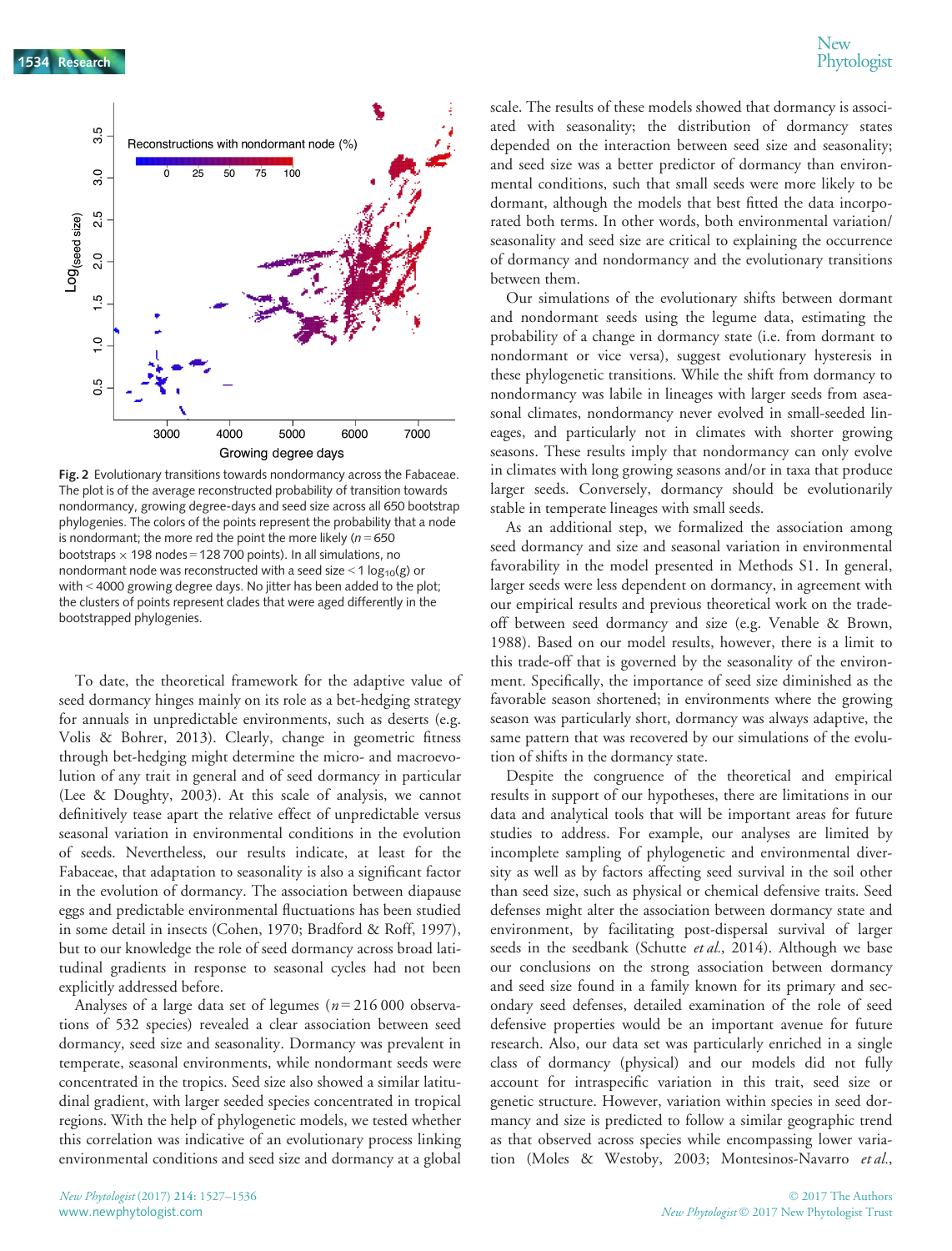2012). These and other shortcomings might limit the applicability of our results in certain cases. However, our conclusions were validated by a three-pronged approach: extensive analyses of empirical data, computational models of trait evolution and a theoretical model. As such, we feel that they provide meaningful insights into the biogeographic and macroevolutionary patterns of dormancy and seed size.

In view of our results, the global distribution of dormant seeds seems to follow reliable patterns that establish the likelihood of seed dormancy in any given evolutionary lineage or ecological community. Considering that dormancy, by definition, only limits germination under favorable conditions, and seeds of any species can be present in their local seedbank if conditions are unfavorable for their germination, we can posit explicit predictions across ecological and phylogenetic scales (all else being equal).

1 Within lineages, taxa occurring in more seasonal environments should have smaller, more dormant seeds.

2 Within communities, smaller seeded species should dominate the soil seedbank. By contrast, larger seeded species ensure the presence of their propagules locally across seasons by an 'aerial' bank, that is, by longer reproductive lifespans and/or delayed release from the maternal plant.

To conclude, we propose that a general pattern should be observable at a global scale: aseasonal environments are expected to select for and be dominated by taxa producing larger, nondormant seeds, while smaller, dormant seeds should be adaptive and predominate in seasonal habitats. Future research addressing these hypotheses will clarify the role of seed size and environmental conditions in the evolution of dormancy.

# Acknowledgements

This paper is the product of the working group 'Germination, trait coevolution and niche limits in changing environments' organized by Kathleen Donohue and R.R.d.C. and sponsored by the National Evolutionary Synthesis Center, National Science Foundation EF-0905606. R.R.d.C. was additionally funded by the European Commission (MC-IIF-2011-300026 'TEE-OFF') and the Talentia program (Junta de Andalucia/EC – FP7 CFUND; grant agreement no. 267226, 'Bet-hedging, trade-offs and the evolution of seed dispersal and dormancy'). J.C-B. would like to thank the EEB Theory Group at the University of Minnesota, particularly Tanjona Ramiadantsoa, Allison Shaw and Xiaojing Wei, for feedback on the mathematical model.

# Author contributions

C.G.W., J.C-B. and R.R.d.C. designed the study. C.C.B., C.G.W., J.M.B. and R.R.d.C. compiled and curated the data. W.D.P. designed the trait evolution model. J.C-B. developed the mathematical model. C.G.W., R.R.d.C. and W.D.P. analyzed the data. R.R.d.C. and J.C-B. wrote the first draft of the manuscript. All authors contributed revisions.

# References

Baskin JM, Baskin CC. 2004. A classification system for seed dormancy. Seed Science Research 14: 1–16.

Baskin CC, Baskin JM. 2014. Seeds: ecology, biogeography, and evolution of dormancy and germination. San Diego, CA, USA: Elsevier/Academic Press.

Beaulieu JM, Jhwueng D-C, Boettiger C, O'Meara BC. 2012. Modeling stabilizing selection: expanding the Ornstein-Uhlenbeck model of adaptive evolution. Evolution 66: 2369–2383.

Bell CD, Soltis DE, Soltis PS. 2010. The age and diversification of the angiosperms re-revisited. American Journal of Botany 97: 1296–1303.

Bollback JP. 2006. SIMMAP: stochastic character mapping of discrete traits on phylogenies. BMC Bioinformatics 7: 88.

Bradford MJ, Roff DA. 1997. An empirical model of diapause strategies of the cricket Allonemobius socius. Ecology 78: 442–451.

Brown JS, Venable DL. 1991. Life history evolution of seed-bank annuals in response to seed predation. Evolutionary Ecology 5: 12–29.

Brunner I, Herzog C, Dawes MA, Arend M, Sperisen C. 2015. How tree roots respond to drought. Frontiers in Plant Science 6: 547.

Butler MA, King AA. 2004. Phylogenetic comparative analysis: a modeling approach for adaptive evolution. American Naturalist 164: 683–695.

Childs DZ, Metcalf CJE, Rees M. 2010. Evolutionary bet-hedging in the real world: empirical evidence and challenges revealed by plants. Proceedings of the Royal Society of London. Series B: Biological Sciences 277: 3055–3064.

Cohen D. 1970. A theoretical model for the optimal timing of diapause. American Naturalist 104: 389–400.

Dalling JW, Davis AS, Schutte BJ, Arnold AE. 2011. Seed survival in soil: interacting effects of predation, dormancy and the soil microbial community. Journal of Ecology 99: 89–95.

Donohue K, Rubio de Casas R, Burghardt L, Kovach K, Willis CG. 2010. Germination, post-germination adaptation, and species ecological ranges. Annual Review of Ecology, Evolution, and Systematics 41: 293–319.

Ellner S. 1987. Competition and dormancy: a reanalysis and review. American Naturalist 130: 798–803.

Finch-Savage W, Leubner-Metzger G. 2006. Seed dormancy and the control of germination. New Phytologist 171: 501-523.

- Gelman A, Jakulin A, Pittau MG, Su Y-S. 2008. A weakly informative default prior distribution for logistic and other regression models. Annals of Applied Statistics 2: 1360–1383.
- Gómez JM, Husband B. 2004. Bigger is not always better: conflicting selective pressures on seed size in Quercus ilex. Evolution 58: 71–80.
- Hadfield JD. 2010. MCMC methods for multi-response generalized linear mixed models: the MCMCglmm R package. Journal of Statistical Software 33: 1–22.
- Huelsenbeck JP, Nielsen R, Bollback JP. 2003. Stochastic mapping of morphological characters. Systematic Biology 52: 131–158.

Janzen DH. 1971. Seed predation by animals. Annual Review of Ecology Evolution and Systematics 2: 465–492.

Judd WS, Campbell CS, Kellogg E, Stevens PF, Donoghue MJ. 2016. Plant systematics: a phylogenetic approach. Sunderland, MA, USA: Sinauer Associates.

Kikuzawa K. 1996. Geographical distribution of leaf life span and species diversity of trees simulated by a leaf-longevity model. Vegetatio 122: 61-67.

Kitajima K, Fenner M. 2000. Ecology of seedling regeneration. In: Fenner M, ed. Seeds: ecology of regeneration in plant communities. Wallingford, UK: CABI Publishing, 331–360.

Lavin M, Herendeen PS, Wojciechowski MF. 2005. Evolutionary rates analysis of Leguminosae implicates a rapid diversification of lineages during the Tertiary. Systematic Biology 54: 575–594.

Lee MSY, Doughty P. 2003. The geometric meaning of macroevolution. Trends in Ecology & Evolution 18: 263-266.

Lewis G, Schrire B, MacKinder B, Lock M (Eds.). 2005. Legumes of the World. Kew, UK: Royal Botanic Gardens, Kew.

Long RL, Gorecki MJ, Renton M, Scott JK, Colville L, Goggin DE, Commander LE, Westcott DA, Cherry H, Finch-Savage WE. 2015. The ecophysiology of seed persistence: a mechanistic view of the journey to germination or demise. Biological Reviews 90: 31–59.